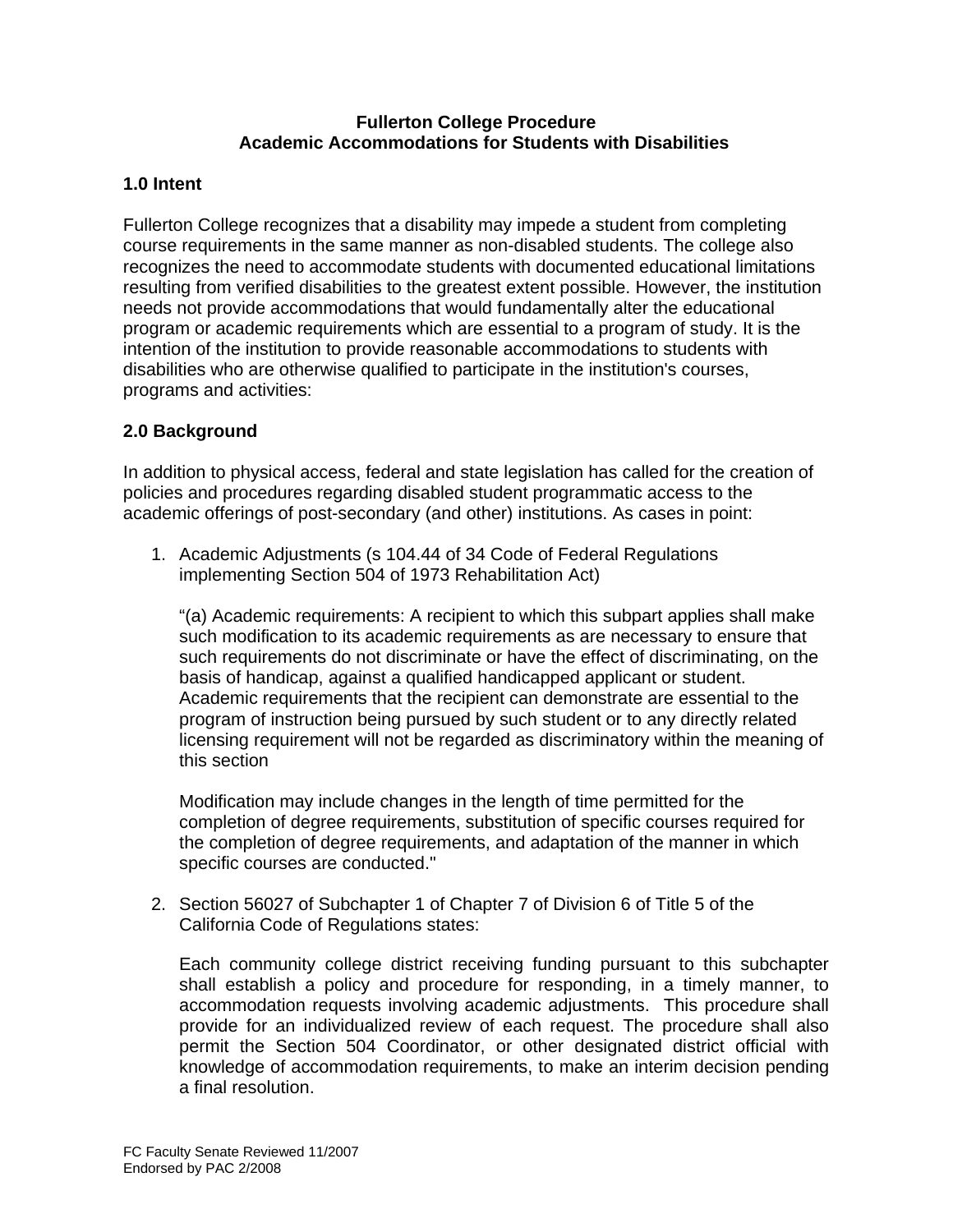## **3.0 Academic Accommodation**

Students may initiate requests for accommodation under 504/ADA auspices through the DSS office at three levels:

- 1. Accommodations appropriate to permit the student to complete the required course.
- 2. Substitution of another course for the required course.
- 3. Waiver of the course requirement.

A student requesting academic accommodations shall initiate the process by notifying the DSS office in writing. The student is responsible for providing the necessary documentation to the DSS office verifying his/her disability. For level 1 accommodations, the faculty member shall be notified. For level 2 and level 3 accommodations, it shall be the responsibility of the DSS specialist, the appropriate area dean, and a discipline faculty member, in consultation with the student involved, to configure appropriate accommodations.

## **3.1 Level 1. Special Accommodations**

Most educational limitation which results from disabilities that impede a student from completing a course can be overcome by providing a combination of appropriate accommodations. The first level of accommodations will involve an attempt to complete the course with special assistance, which may include, but not be limited to, the following: Tutorial assistance, note-taking assistance, tape recording lectures, in-class support services, auxiliary aids, test accommodations, advisement to complete lower level or developmental courses in a sequence in order to insure success, etc.

## **3.2 Level 2. Course Substitution**

If a student with a disability can demonstrate that the accommodation(s) offered will not enable her/him to successfully complete a required course and attempts with additional or different accommodations have been exhausted, or if the student can show that the disability is of such magnitude that any attempt at completing the course would be futile, that student may request a course substitution.

It must be found that there is no reasonable expectation that the student will successfully complete the required course even with all the accommodations that the college can provide, and that an appropriate suitable course for substitution can be found. The college shall explore alternatives, but it is not required to develop a substitute course should one not exist. Academic requirements that the college can demonstrate are essential to licensing requirements will not be regarded as discriminatory (Rehabilitation Act of 1973, Subpart E,S. 104.44)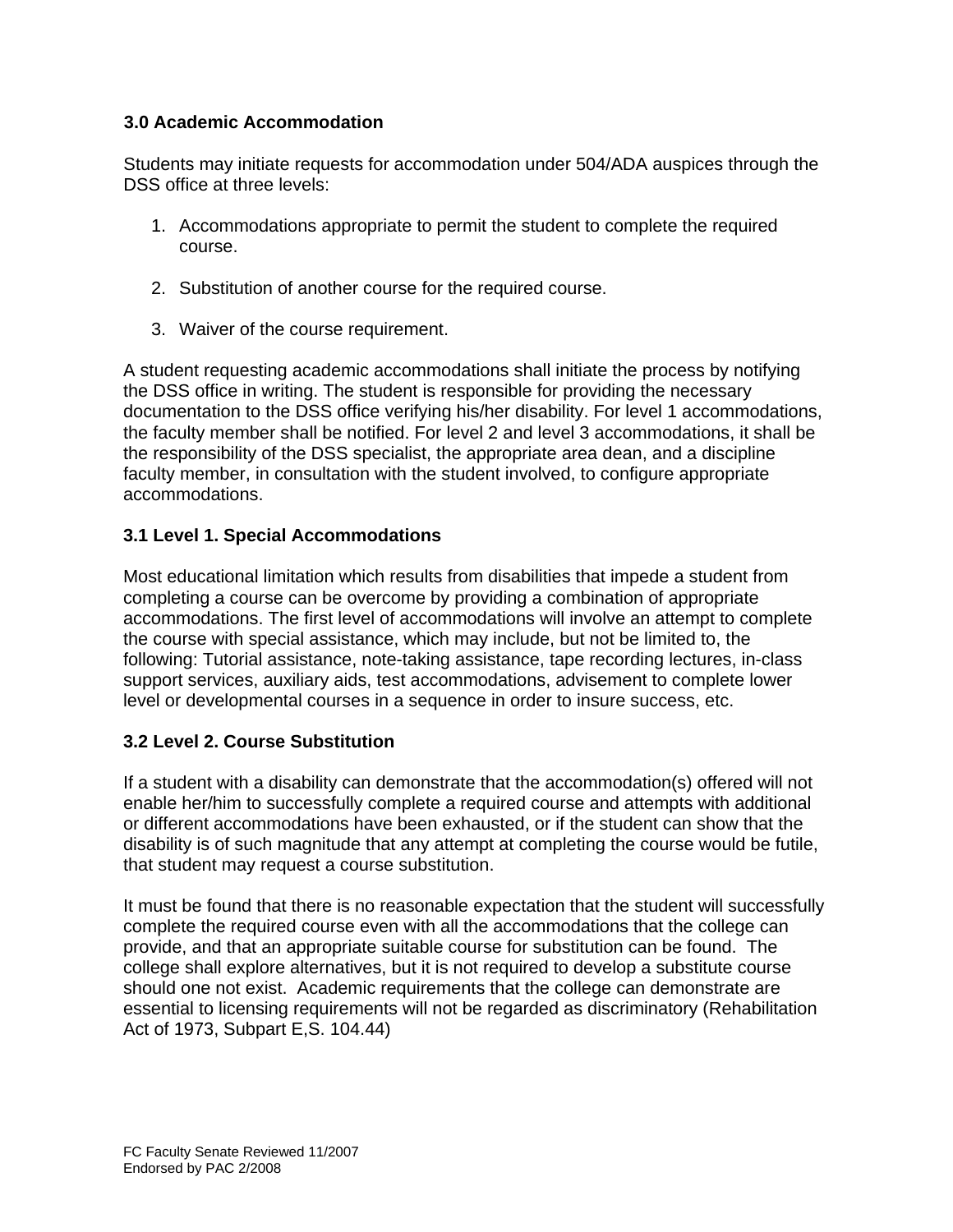A course substitution can be granted provided that the DSS specialist, the area dean and an appropriate discipline faculty member concur that the required course is non-essential to the student's course of study. If there is no consensus among the parties involved, the Faculty Senate shall determine in a timely manner if the course is non-essential to the student's course of study.

If the course is determined to be non-essential to the student's course of study, the DSS specialist, the area dean and an appropriate discipline faculty member shall determine an appropriate course for substitution.

## **3.3 Level 3. Course Waiver**

In cases where academic accommodations have been deemed unsuccessful or insufficient to ensure the student's success and the course has been determined to be non-essential to the student's course of study, and if an appropriate substitute course does not exist, a course waiver may be considered. A waiver of the course requirement will not be considered a waiver of the student's responsibility to complete the minimum number of units required by the institution for completion of the course of study. Course waiver requests will be considered by the area dean, the DSS specialist and an appropriate discipline faculty member. If there is no consensus among the parties involved, the Faculty Senate shall determine in a timely manner if a course wavier is appropriate.

**Note: Students will be informed in writing that a substitution or waiver granted by Fullerton College may not be recognized by another educational institution. Course substitution and/or waivers will be noted on the student's transcript.** 

# **4.0 Appeal Process for Course Substitution or Waiver:**

A student has the right to appeal the recommendation of course substitution or course waiver under the following circumstances:

- 1. Contrary to the decision of the DSS specialist and the area dean, the student can demonstrate that the course is not essential to her/his course of study.
- 2. After reviewing the recommended accommodation(s), the student can demonstrate that Level 1 accommodation(s) will not enable her/him to successfully complete the course under consideration.
- 3. After unsuccessful attempts to complete the course with special accommodations, the student can demonstrate that additional attempts utilizing the same or other accommodations constitute an unreasonable barrier to her/his academic success.
- 4. The student can demonstrate that a recommended and approved course substitution is not appropriate and/or does not meet the academic needs of the student.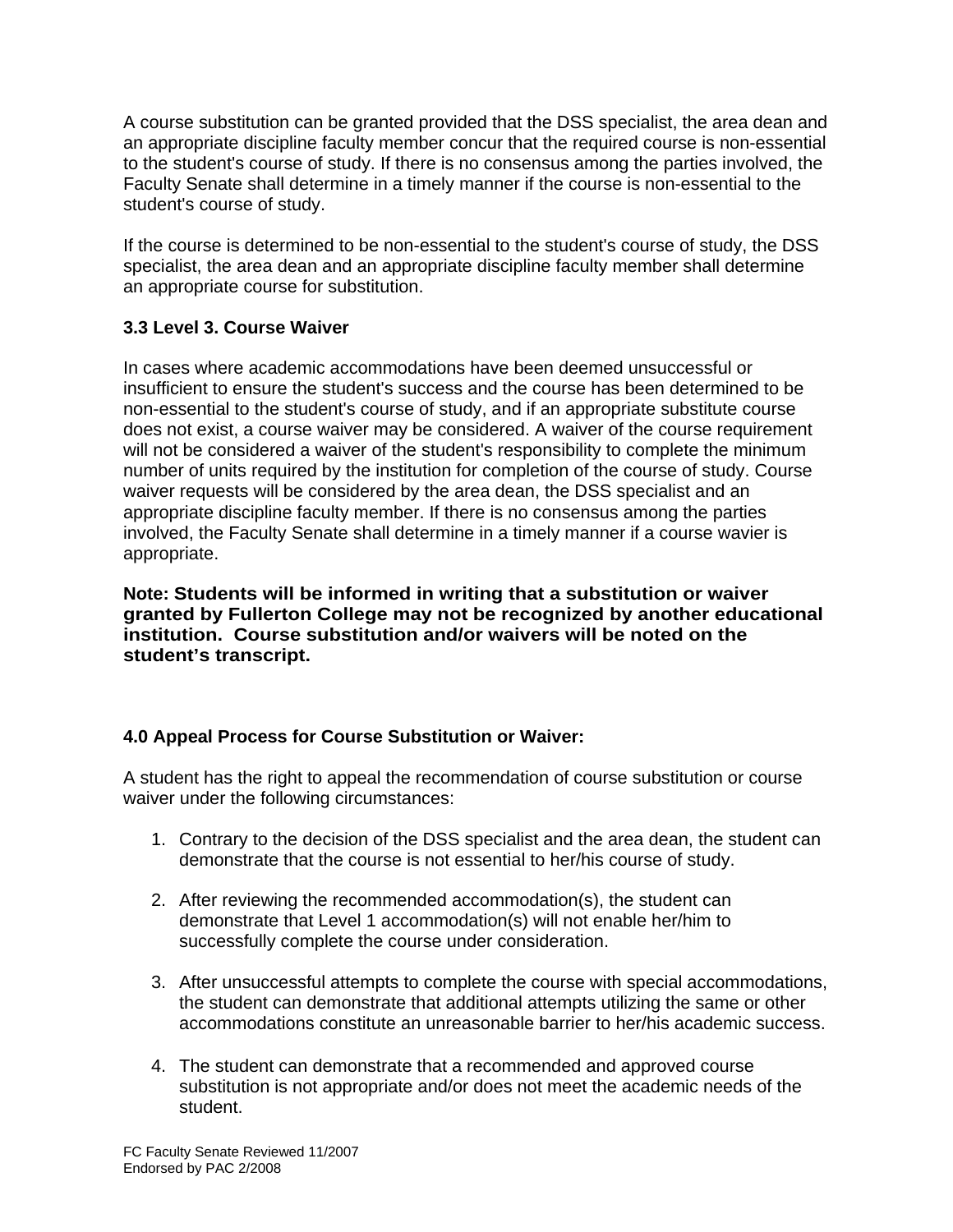The student must inform the DSS specialist in writing of her/his intention to appeal the proposed accommodation and/or level within twenty five (25) days of receipt of notification of the proposed accommodation. The DSS specialist shall notify the college president or designee within five (5) days of receipt of the notice of appeal from the student.

# **4.1 Appeal Procedure**

**4.1.1** The college president or designee shall convene a meeting within twenty five (25) days of receipt of the written request from the student. If the initial request is made within twenty five (25) days of the end of the semester, the time lines will begin at the start of the next semester.

The meeting shall consist of a committee composed of the president/designee, the 504/ADA Coordinator, the DSS specialist, and a representative of the faculty. The faculty member shall be selected by procedures established by the Faculty Senate.

- **4.1.2** The committee shall determine if the course is essential to the student's course of study, and/or if the accommodation recommended is appropriate and of the appropriate level. If the course is deemed essential, and the accommodation is deemed to be appropriate and at the appropriate level, the committee shall provide written notification to the student and shall provide copies to the DSS specialist and the area dean.
- **4.1.3** If the accommodation is deemed not to be appropriate and/or not of the appropriate level, the committee shall inform the DSS specialist and the area dean, and shall provide written notification to the student.

If the accommodation has been deemed not to be appropriate and/or not at the appropriate level, the DSS specialist and the area dean shall develop an appropriate accommodation at the recommended level and shall provide written notification to the student and to the president/designee.

- **4.1.4** If the committee denies the student's appeal, the student may request review from the Vice Chancellor of Human Resources acting as the designee of the Board. If the student's appeal is granted, the Vice Chancellor of Human Resources shall notify the committee. The committee shall notify the DSS specialist and the area dean. The DSS specialist and the area dean shall develop appropriate level accommodations and shall forward notification to all interested parties.
- **4.1.5** If the student's appeal is rejected, the student may pursue the Section 504/ADA Complaint Policy or, ultimately, file a complaint with the Office of Civil Rights of the United States Justice Department.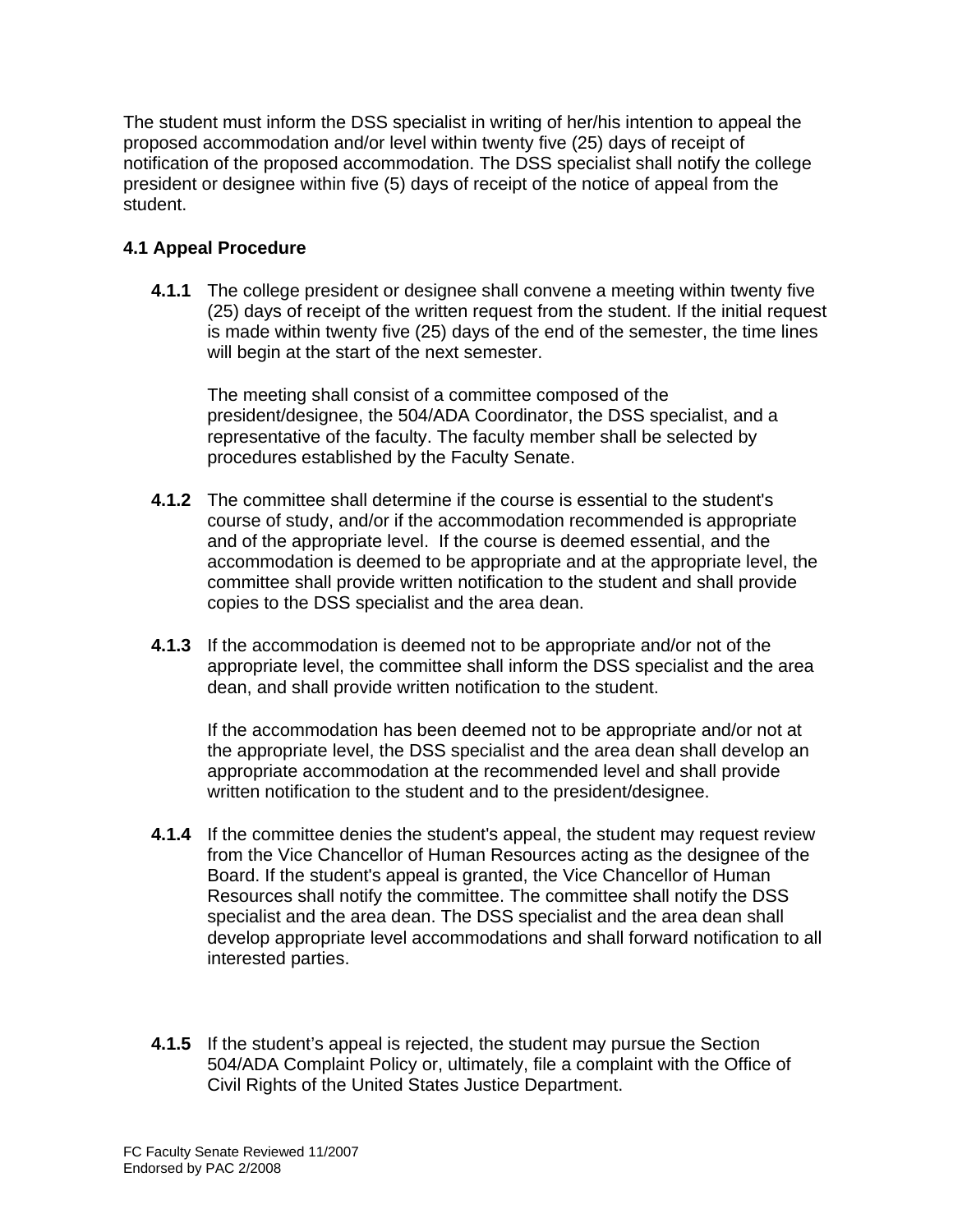# **4.2 Student Complaint Resolution Procedure**

Fullerton College is committed to providing services to all students equitably and fairly. In regard to accommodating students with disabilities, Fullerton College complies with all state and federal laws and regulations including Title 5 of the California Education Code, Section 504 of the Rehabilitation Act of 1973 and Title II of the Americans with Disabilities Act of 1990. If a student believes that there has been a violation of these regulations, the student is encouraged to discuss the matter with the Disability Support Services (DSS) staff

## **Rights of Students**

A student with a disability who is 18 years of age or older is considered to be an adult under federal law and DSPS regulations. As an adult, s/he is expected to decide on their own about attending Fullerton College and selecting classes. Information about a disabled student will not be released to parents or family members unless such family members are legal conservators or the student gives DSS staff written permission to release information to specific individuals.

### **Accommodations**

Fullerton College strives to accommodate the special needs of all qualified students with disabilities. "Qualified" students include those students with verified disabilities and demonstrated need for accommodations. The list of qualifying disabilities includes, but is not limited to, learning disabilities, acquired brain injuries, developmental delays, hearing impairments, visual impairments, communication impairments, psychological disabilities, mobility impairments and other health impairments.

A qualified student with a disability should contact the DSS Office to request services. Among the most commonly provided accommodations are sign language interpreters, note-taking assistance, test accommodations, reader services, materials in alternative formats (e.g. a-text, large print, Braille, etc.), adaptive computers and other assistive technology.

Personal assistance services are not provided in postsecondary educational settings (beyond high school). A student needing assistance with activities of daily living, e.g., toileting, feeding, ambulating, etc., must provide their own personal care attendants. However, DSS may be of assistance in coordinating personal assistance issues that may arise while the student is on campus.

A student with cognitive impairments may be eligible to receive learning disability testing through DSS. The results of such testing will be used to determine reasonable educational accommodations.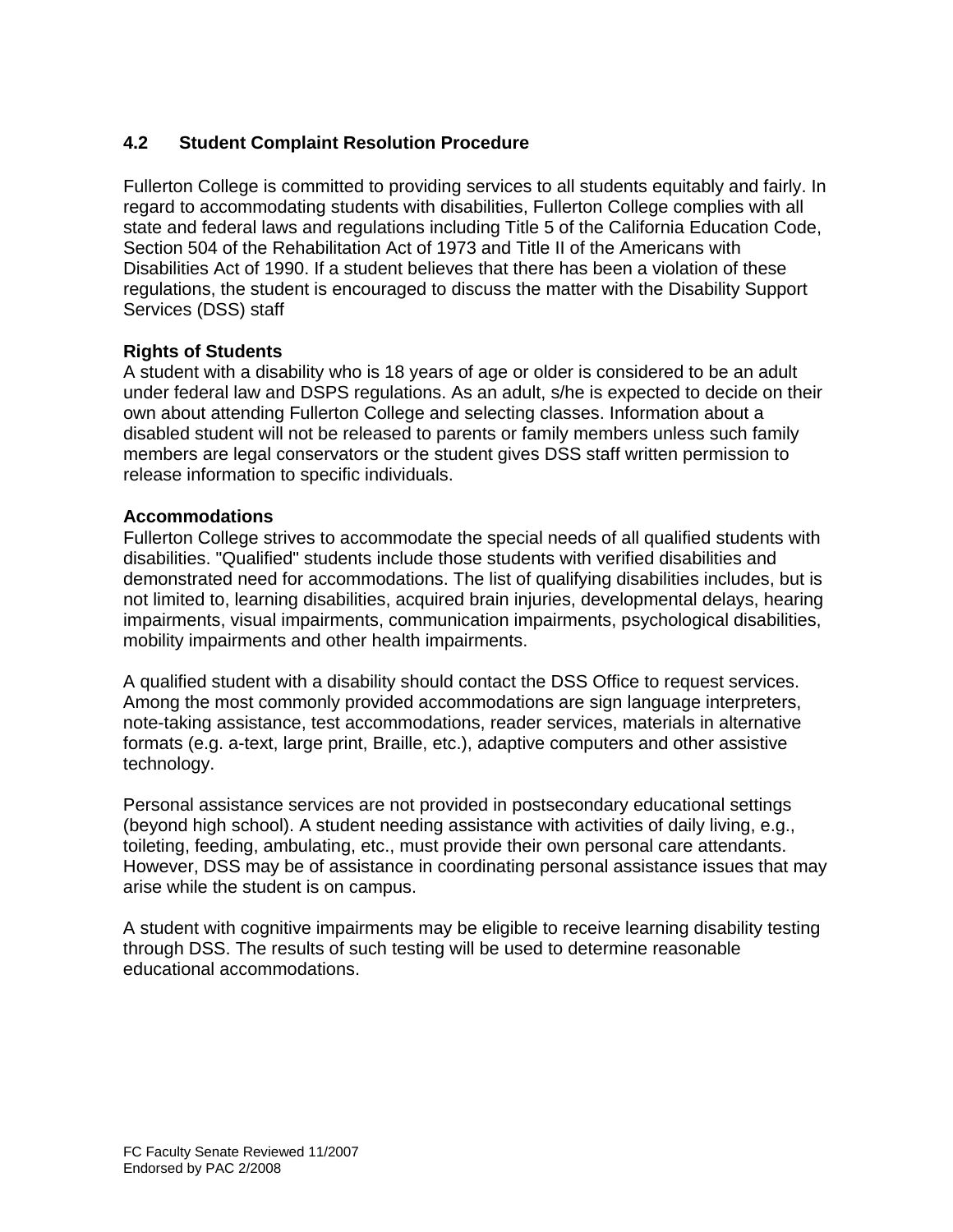### **Complaint Resolution Procedure**

Disability Support Services (DSS) prides itself on providing appropriate accommodations in a timely manner. However, there are rare instances in which a student feels that s/he has been treated unfairly. There are two processes: (1) an informal resolution process described below involving the DSS staff and student services management; and (2) a formal complaint process through the Fullerton Office of Equity and Diversity. Alternatively, a complaint may be filed with the U.S. Department of Education, Office of Civil Rights, 50 Beale St. Suite 7200, San Francisco, CA 94105. Although use of the informal process for resolving a complaint is suggested, it is not required. If the informal process is used and the complaint is resolved through that process, the complainant will not be provided with notice of any investigation determinations or corrective actions. The formal process is available to the student at any time and during or after any step in the informal process. For more information on the formal complaint process contact the Office of Equity and Diversity at (714) 992-7720, located in Building 100, Room 128

### **Informal Resolution Process**

If a student has a complaint about services or accommodations, s/he should contact the Disability Support Services (DSS) staff member responsible for that specific service. If preferred, a student may submit a letter of complaint or complete a "Complaint Resolution Form" which is available in the DSS office:

 321 E. Chapman Avenue, Room 840 (714) 992-7270 TTY: (714) 992-7221

Step 1: The DSS staff member responsible for the service will investigate the complaint and make every effort to issue a written response within a reasonable time, not to exceed two weeks, following the initial contact with the student.

Step 2: If a student is dissatisfied with this decision, s/he may appeal in writing\* or meet with the DSS Coordinator:

\*A student who has a difficulty with writing or reading may request accommodations from the DSS office to assist in filing a complaint/appeal form.

The Coordinator will also investigate the complaint and endeavor to issue a written decision in a timely manner, not to exceed two weeks, following receipt of the appeal.

Step 3: A student who is dissatisfied with the Coordinator's decision may file a written appeal or meet with the Dean of Student Support Services:

The Dean will render a decision in a timely fashion, not to exceed two weeks, following receipt of an appeal.

Step 4: If the student is still dissatisfied, the next appeal step for the student is to contact the Fullerton College Vice President of Student Services:

The Vice President will investigate and render a decision in a timely fashion.